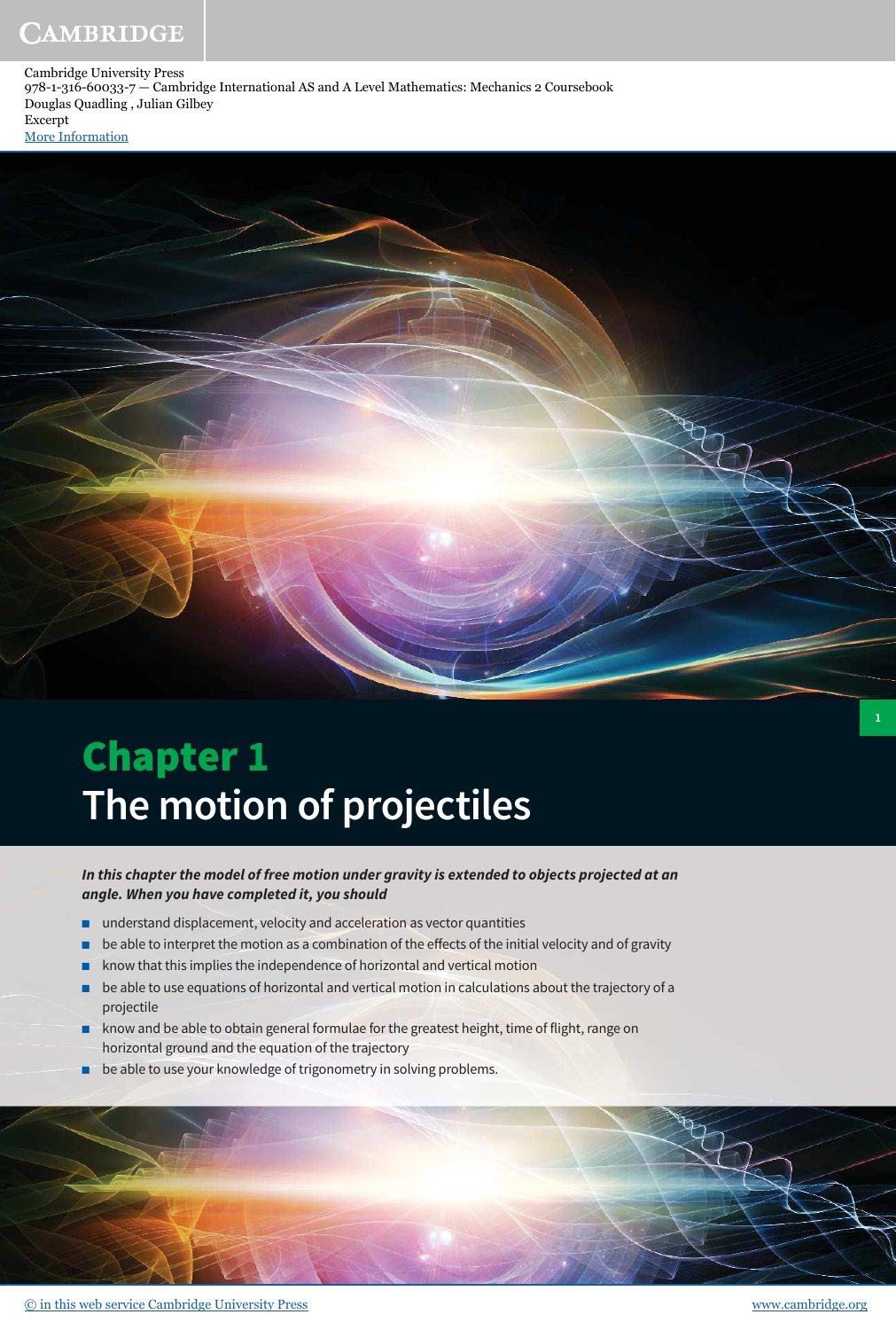Cambridge University Press 978-1-316-60033-7 — Cambridge International AS and A Level Mathematics: Mechanics 2 Coursebook Douglas Quadling , Julian Gilbey Excerpt

[More Information](www.cambridge.org/9781316600337)

### **Cambridge International AS and A Level Mathematics: Mechanics 2**

Any object moving through the air will experience air resistance, and this is usually significant for objects moving at high speeds through large distances. The answers obtained in this chapter, which assume that air resistance is small and can be neglected, are therefore only approximate.

### **1.1 Velocity as a vector**

When an object is thrown vertically upwards with initial velocity *u*, its displacement *s*  after time *t* is given by the equation

 $s = ut - \frac{1}{2}gt$ 2 2 ,

where *g* is the acceleration due to gravity.

One way to interpret this equation is to look at the two terms on the right separately. The first term, *ut*, would be the displacement if the object moved with constant velocity *u*, that is if there were no gravity. To this is added a term  $\frac{1}{2}$  $(-g)t^2$ , which would be the displacement of the object in time *t* if it were released from rest under gravity.

You can look at the equation

 $v = u - gt$ 

in a similar way. Without gravity, the velocity would continue to have the constant value *u* indefinitely. To this is added a term  $(-g)t$ , which is the velocity that the object would acquire in time *t* if it were released from rest.

Now suppose that the object is thrown at an angle, so that it follows a curved path through the air. To describe this you can use the vector notation which you have already used (in M1 Chapter 10) for force. The symbol **u** written in bold stands for the velocity with which the object is thrown, that is a speed of magnitude *u* in a given direction. If there were no gravity, then in time *t* the object would have a displacement of magnitude *ut* in that direction. It is natural to denote this by **u***t*, which is a vector displacement. To this is added a vertical displacement of magnitude 1 2  $gt^2$  vertically downwards. In vector notation this can be written as  $\frac{1}{2}$  $gt^2$ , where the symbol **g** stands for an acceleration of magnitude *g* in a direction vertically downwards.

To make an equation for this, let **r** denote the displacement of the object from its initial position at time  $t = 0$ . Then, assuming that air resistance can be neglected,

$$
\mathbf{r} = \mathbf{u}t + \frac{1}{2}\mathbf{g}t^2.
$$

In this equation the symbol + stands for vector addition, which is carried out by the triangle rule, the same rule that you use to add forces.

### **EXAMPLE 1.1.1**

A ball is thrown in the air with speed  $12 \text{ m s}^{-1}$  at an angle of  $70^{\circ}$  to the horizontal. Draw a diagram to show where it is 1.5 seconds later.

If there were no gravity, in 1.5 seconds the ball would have a displacement of magnitude  $12 \times 1.5$ , that is 18m, at 70 $^{\circ}$  to the horizontal. This is represented by the arrow  $\overrightarrow{OA}$  in Fig. 1.1, on a scale of 1 cm to 5 m. To this must be added a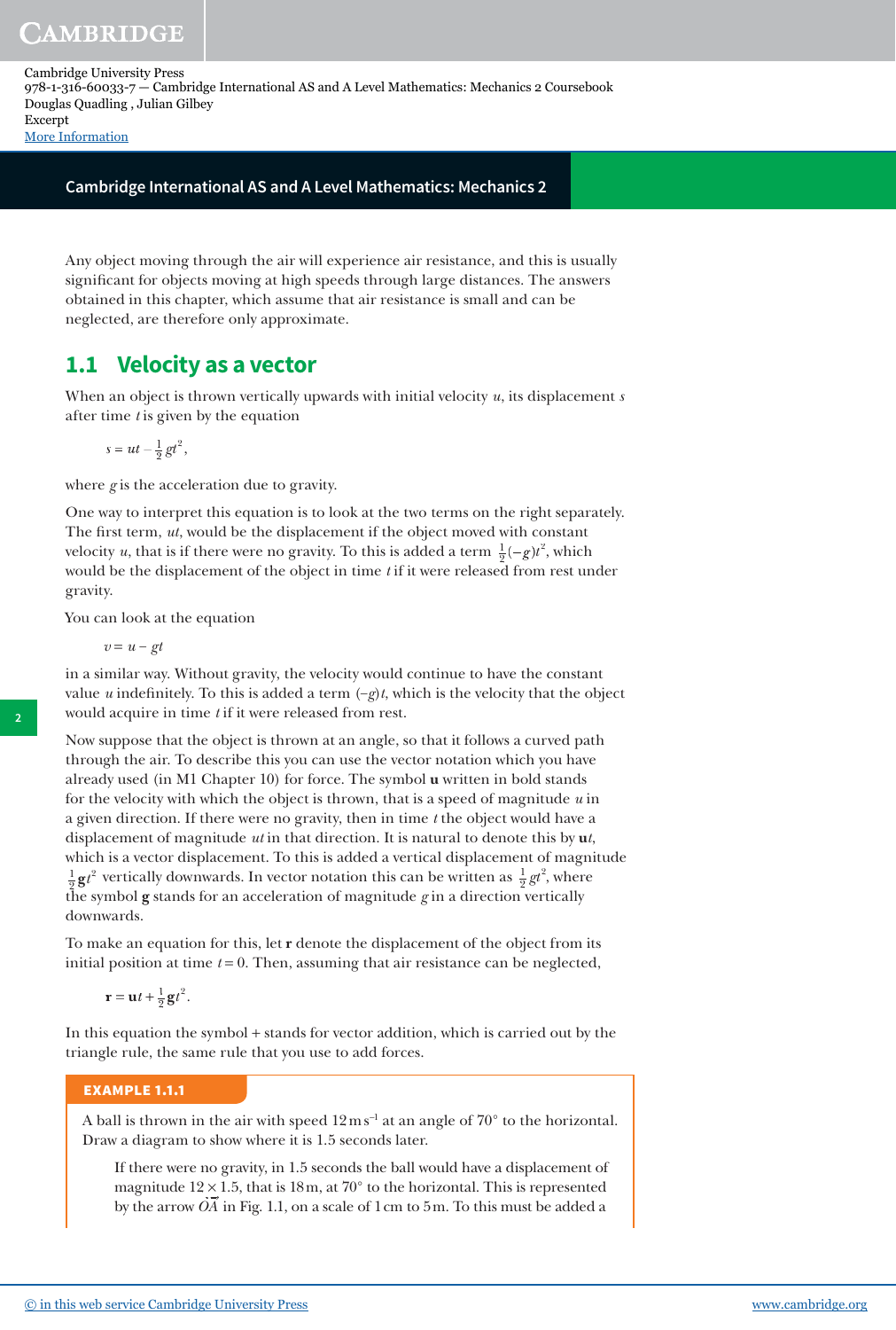Cambridge University Press 978-1-316-60033-7 — Cambridge International AS and A Level Mathematics: Mechanics 2 Coursebook Douglas Quadling , Julian Gilbey Excerpt [More Information](www.cambridge.org/9781316600337)

### **Chapter 1: The motion of projectiles**

displacement of magnitude  $\frac{1}{2} \times 10 \times 1.5^2$  m, that is 11.25 m, vertically downwards, represented by the arrow AB. The sum of these is the displacement  $\overrightarrow{OB}$ . So after 1.5 seconds the ball is at *B*. You could if you wish calculate the coordinates of *B*, or the distance *OB*, but in this example these are not asked for.



### **EXAMPLE 1.1.2**

A stone is thrown from the edge of a cliff with speed 18 ms<sup>-1</sup>. Draw diagrams to show the path of the stone in the next 4 seconds if it is thrown



These diagrams were produced by superimposing several diagrams like Fig. 1.1. In Figs. 1.2 and 1.3 (for parts **a** and **b** respectively) this has been done at intervals of 0.5s, that is for  $t = 0.5, 1, 1.5, \ldots, 4$ . The displacements **u***t* in these times have magnitudes 9m, 18m, … , 72m. The vertical displacements have magnitudes 1.25m, 5m, 11.25m, …, 80m. The points corresponding to  $A$  and  $B$  at time  $t$  are denoted by  $A_t$  and  $B_t$ .

You can now show the paths by drawing smooth curves through the points *O*,  $B_{0.5}, B_1, \ldots, B_4$  for the two initial velocities.

The word **projectile** is often used to describe an object thrown in this way. The path of a projectile is called its **trajectory**.

A vector triangle can also be used to find the velocity of a projectile at a given time. If there were no gravity the velocity would have the constant value **u** indefinitely. The effect of gravity is to add to this a velocity of magnitude *gt* vertically downwards, which can be written as the vector **g***t*. This gives the equation

 $\mathbf{v} = \mathbf{u} + \mathbf{g}t$ ,

assuming that air resistance can be neglected.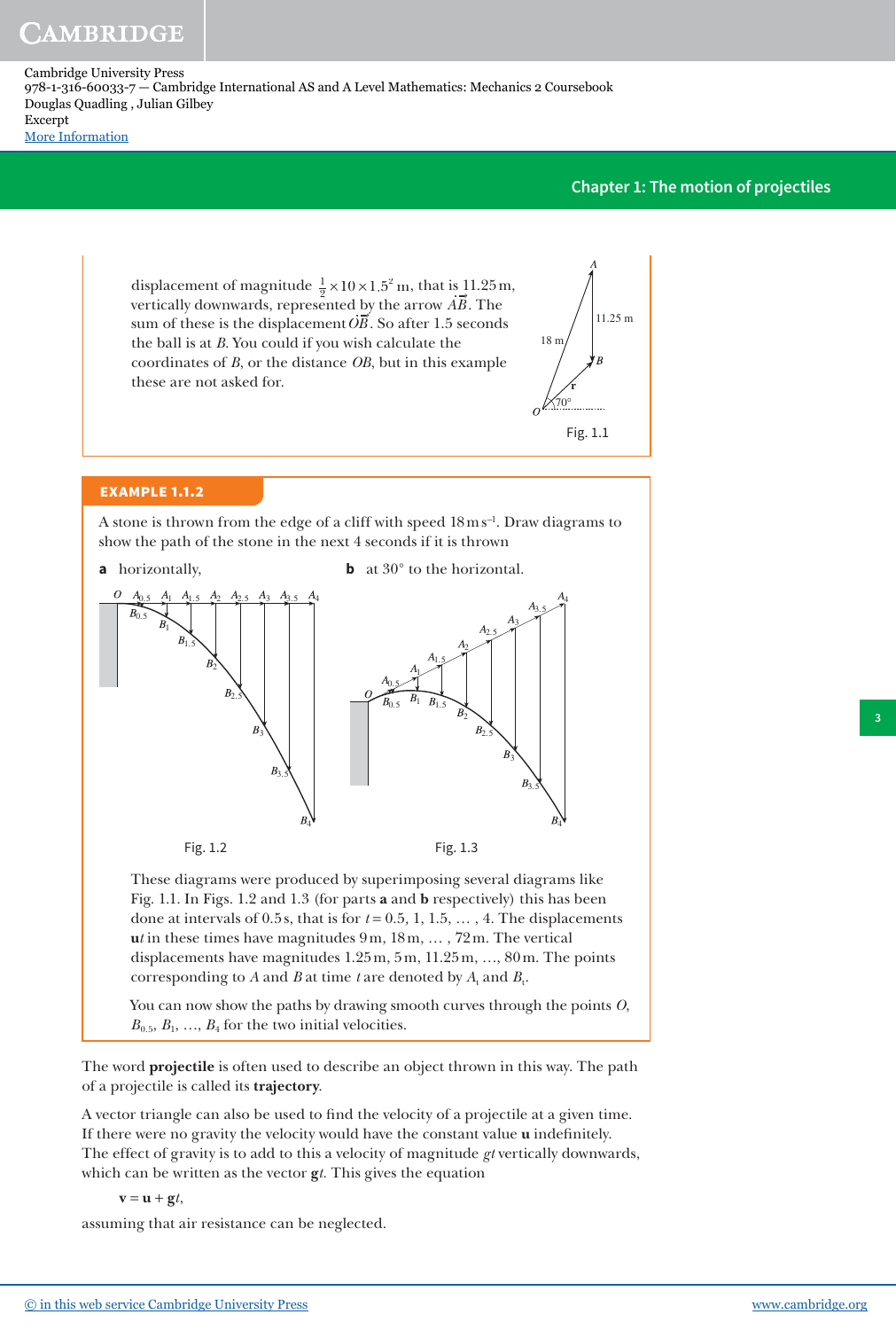Cambridge University Press 978-1-316-60033-7 — Cambridge International AS and A Level Mathematics: Mechanics 2 Coursebook Douglas Quadling , Julian Gilbey Excerpt

[More Information](www.cambridge.org/9781316600337)

### **Cambridge International AS and A Level Mathematics: Mechanics 2**

#### **EXAMPLE 1.1.3**

For the ball in Example 1.1.1, find the velocity after 1.5 seconds.

The vector **u** has magnitude  $12 \text{ m s}^{-1}$  at  $70^{\circ}$  to the horizontal. The vector  $\mathbf{g}t$ has magnitude  $10 \times 1.5 \,\mathrm{m\,s^{-1}}$ , that is  $15 \,\mathrm{m\,s^{-1}}$ , directed vertically downwards.

To draw a vector triangle you need to choose a scale in which velocities are represented by displacements. Fig. 1.4 is drawn on a scale of 1 cm to 5 ms<sup>-1</sup>. You can verify by measurement that the magnitude of **v** is about 5.5ms −1 , and it is directed at about 42° below the horizontal.



Fig. 1.5 combines the results of Examples 1.1.1 and 1.1.3, showing both the position of the ball after 1.5 seconds and the direction in which it is moving.

> **v r** Fig. 1.5

As a reminder of what was said at the very start of this chapter, any object moving through the air will experience air resistance. How significant this is will depend upon a number of factors, including the nature of the object. For example, a feather is far more affected by air resistance than a solid metal ball. Also, experiments show that air resistance increases with speed. Air resistance is usually significant for objects moving at high speeds through large distances. In this chapter, it is assumed that air resistance is small enough that it can be ignored, and so all of the answers are only approximate.

Some people think that another limitation of this model for projectiles is the assumption that the acceleration is constant throughout the motion. They are aware that gravity reduces with height. However, while this last point is true, the acceleration change is miniscule: it only reduces by about 0.003% for every 100 metres above the ground. This is far less significant than any measurement error or air resistance effects for the type of projectiles we are considering, and so cannot be considered a significant limitation. The change in gravity does need to be taken into account when designing spacecraft launchers, but that is beyond the scope of this course.

#### **Exercise 1A**

**1** A stone is thrown horizontally with speed  $15 \text{ m s}^{-1}$  from the top of a cliff 30 metres high. Construct a diagram showing the positions of the particle at 0.5 second intervals. Estimate the distance of the stone from the thrower when it is level with the foot of the cliff, and the time that it takes to fall.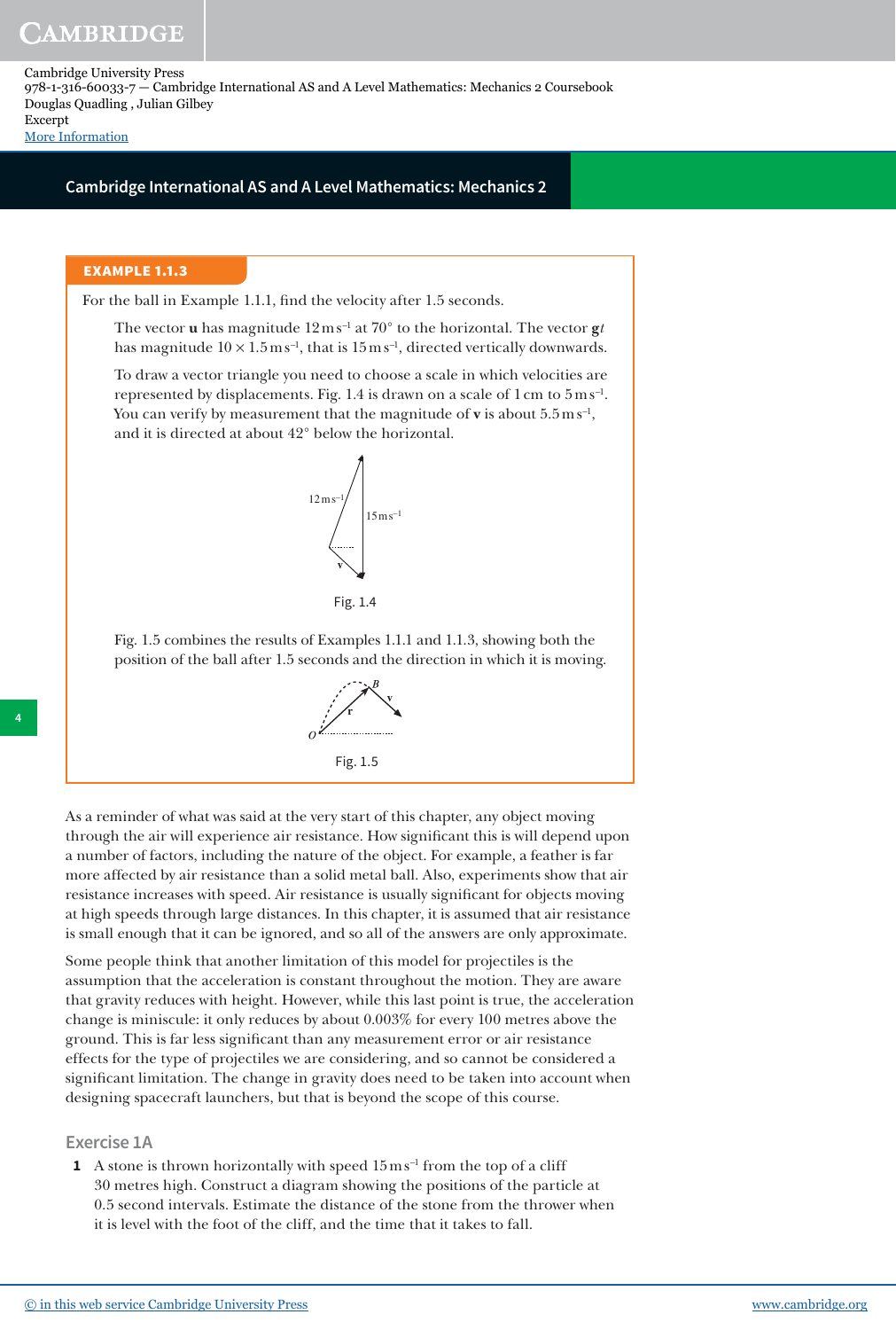Cambridge University Press 978-1-316-60033-7 — Cambridge International AS and A Level Mathematics: Mechanics 2 Coursebook Douglas Quadling , Julian Gilbey Excerpt [More Information](www.cambridge.org/9781316600337)

### **Chapter 1: The motion of projectiles**

- **2** A pipe discharges water from the roof of a building, at a height of 60 metres above the ground. Initially the water moves with speed  $1 \text{ m s}^{-1}$ , horizontally at right angles to the wall. Construct a diagram using intervals of 0.5 seconds to find the distance from the wall at which the water strikes the ground.
- **3** A particle is projected with speed  $10 \text{ m s}$ <sup>-1</sup> at an angle of elevation of 40°. Construct a diagram showing the position of the particle at intervals of 0.25 seconds for the first 1.5 seconds of its motion. Hence estimate the period of time for which the particle is higher than the point of projection.
- **4** A ball is thrown with speed 14 m s<sup>-1</sup> at 35° above the horizontal. Draw diagrams to find the position and velocity of the ball 3 seconds later.
- **5** A particle is projected with speed  $9 \text{ m s}$ <sup>-1</sup> at  $40°$  to the horizontal. Calculate the time the particle takes to reach its maximum height, and find its speed at that instant.
- **6** A cannon fires a shot at 38° above the horizontal. The initial speed of the cannonball is  $70 \text{ m}\text{s}^{-1}$ . Calculate the distance between the cannon and the point where the cannonball lands, given that the two positions are at the same horizontal level.
- **7** A particle projected at 40° to the horizontal reaches its greatest height after 3 seconds. Calculate the speed of projection.
- 8 A ball thrown with speed  $18 \text{ m s}^{-1}$  is again at its initial height 2.7 seconds after projection. Calculate the angle between the horizontal and the initial direction of motion of the ball.
- **9** A particle reaches its greatest height 2 seconds after projection, when it is travelling with speed  $7 \text{ m s}^{-1}$ . Calculate the initial velocity of the particle. When it is again at the same level as the point of projection, how far has it travelled horizontally?
- **10** Two particles *A* and *B* are simultaneously projected from the same point on a horizontal plane. The initial velocity of *A* is  $15 \text{ m}\text{ s}^{-1}$  at  $25^{\circ}$  to the horizontal, and the initial velocity of  $B$  is  $15 \text{ m s}^{-1}$  at  $65^{\circ}$  to the horizontal.
	- **a** Construct a diagram showing the paths of both particles until they strike the horizontal plane.
	- **b** From your diagram estimate the time that each particle is in the air.
	- **c** Calculate these times, correct to 3 significant figures.

# **1.2 Coordinate methods**

For the purposes of calculation it often helps to use coordinates, with column vectors representing displacements, velocities and accelerations, just as was done for forces in M1 Chapter 10. It is usual to take the *x*-axis horizontal and the *y*-axis vertical.

For instance, in Example 1.1.2(a), the initial velocity **u** of the stone was 18ms −1 horizontally, which could be represented by the column vector 18  $\left(\begin{array}{c} 0 \end{array}\right)$ l  $\overline{a}$  . Since the units are metres and seconds, **g** is  $10 \text{ m}\text{ s}^{-2}$  vertically downwards, represented by 0 −10 ſ l  $\overline{a}$  $\int$ Denoting the displacement **r** by  $\int_0^{\infty}$ *y* ſ l  $\overline{a}$ , the equation becomes  $\mathbf{r} = \mathbf{u}t + \frac{1}{2}\mathbf{g}t$ 2  $\mathbf{g}t^2$  becomes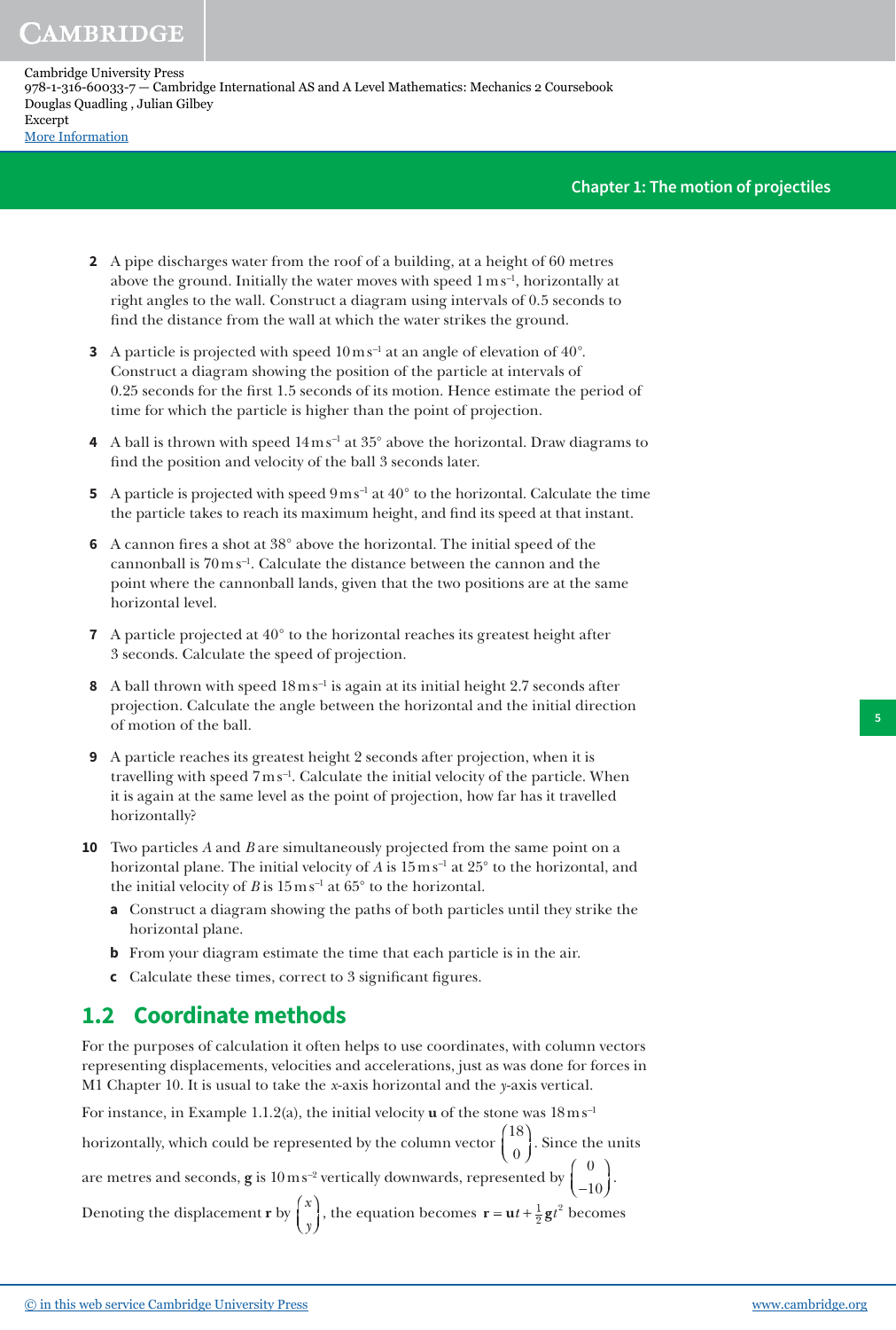Cambridge University Press 978-1-316-60033-7 — Cambridge International AS and A Level Mathematics: Mechanics 2 Coursebook Douglas Quadling , Julian Gilbey Excerpt

[More Information](www.cambridge.org/9781316600337)

**Cambridge International AS and A Level Mathematics: Mechanics 2**

$$
\begin{pmatrix} x \\ y \end{pmatrix} = \begin{pmatrix} 18 \\ 0 \end{pmatrix} t + \frac{1}{2} \begin{pmatrix} 0 \\ -10 \end{pmatrix} t^2
$$
, or more simply 
$$
\begin{pmatrix} x \\ y \end{pmatrix} = \begin{pmatrix} 18t \\ 0 \end{pmatrix} + \begin{pmatrix} 0 \\ -5t^2 \end{pmatrix} = \begin{pmatrix} 18t \\ -5t^2 \end{pmatrix}.
$$

You can then read off along each line to get the pair of equations

 $x = 18t$  and  $y = -5t^2$ .

From these you can calculate the coordinates of the stone after any time *t*.

You can make *t* the subject of the first equation as  $t = \frac{1}{18}x$  and then substitute this in the second equation to get  $y = -5(\frac{1}{18}x)^2$ <sup>2</sup>, or (approximately)  $y = -0.015x^2$ . This is the equation of the trajectory. You will recognise this as a parabola with its vertex at *O*.

You can do the same thing with the velocity equation  $\mathbf{v} = \mathbf{u} + \mathbf{g}t$ , which becomes

$$
\mathbf{v} = \begin{pmatrix} 18 \\ 0 \end{pmatrix} + \begin{pmatrix} 0 \\ -10 \end{pmatrix} t = \begin{pmatrix} 18 \\ 0 \end{pmatrix} + \begin{pmatrix} 0 \\ -10t \end{pmatrix} = \begin{pmatrix} 18 \\ -10t \end{pmatrix}.
$$

This shows that the velocity has components 18 and −10*t* in the *x*- and *y*-directions respectively.

Notice that 18 is the derivative of 18*t* with respect to *t*, and −10*t* is the derivative of −5*t* 2 . This is a special case of a general rule.

**If the displacement of a projectile is x y** ſ  $\overline{\mathcal{L}}$  $\overline{a}$  $\left| \int f(x) \right|$ , its velocity is  $\left| \begin{array}{c} \mathbf{u}_t \\ \mathbf{d}_y \end{array} \right|$ . **d d d d x t y t** ſ l ļ. ļ. I  $\overline{a}$  $\overline{1}$ 

This is a generalisation of the result given in M1 Section 11.2 for motion in a straight line.

Here is a good place to use the shorthand notation (dot notation) introduced in M1 Section 11.5, using  $\dot{x}$  to stand for  $\frac{d}{d\tau}$ d *x t* and  $\dot{y}$  for  $\frac{d}{dx}$ d *y t* . You can then write the velocity vector as  $\begin{bmatrix} 1 \\ 1 \\ 0 \end{bmatrix}$  $\dot{x}$ *x y* ſ l  $\overline{a}$  $\overline{)}$ .

Now consider the general case, when the projectile starts with an initial speed *u* at an angle θ to the horizontal. Its initial velocity **u** can be described either in terms of *u* and θ, or in terms of its horizontal and vertical components *p* and *q*. These are connected by  $p = u \cos \theta$  and  $q = u \sin \theta$ . The notation is illustrated in Figs. 1.6 and 1.7.

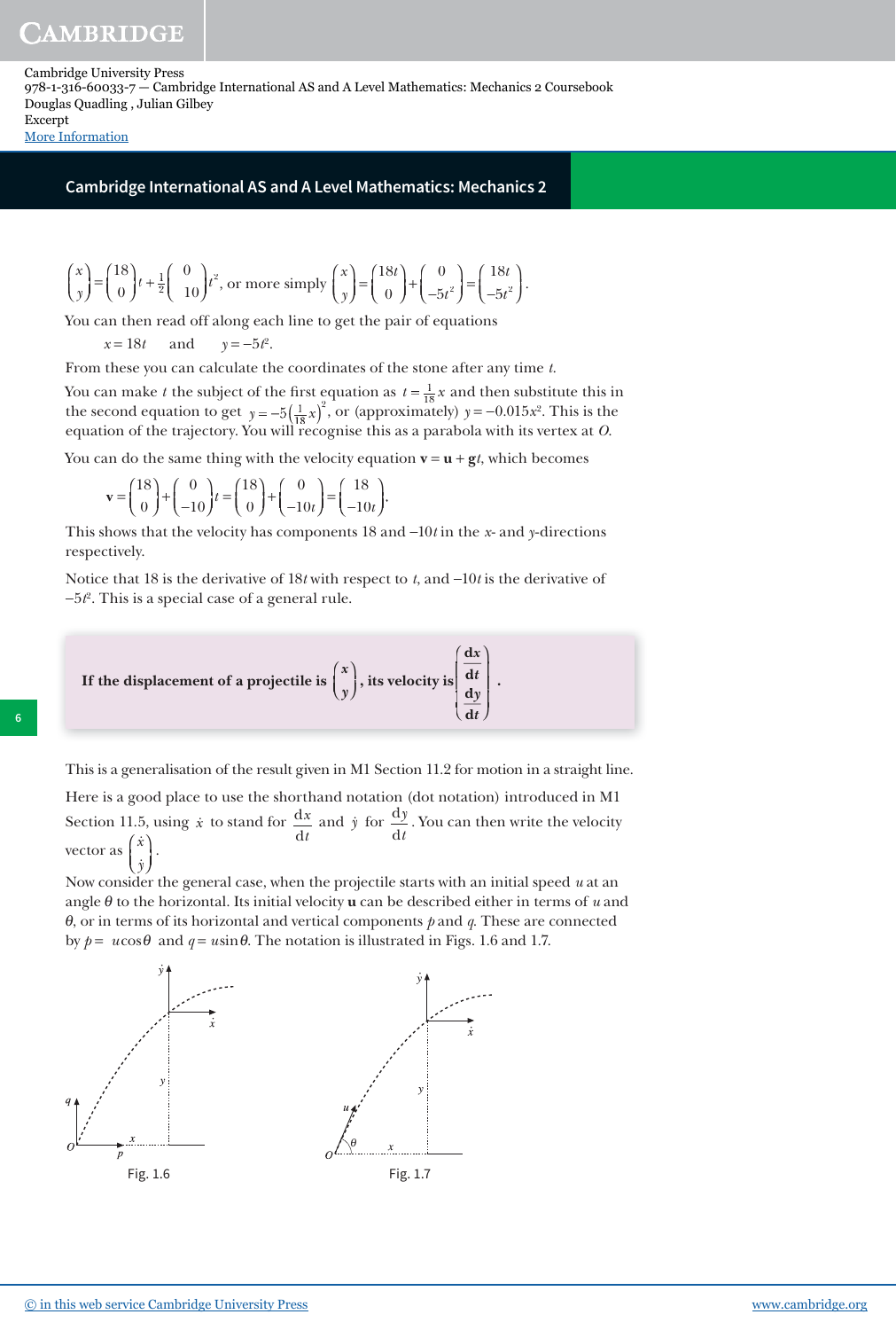Cambridge University Press 978-1-316-60033-7 — Cambridge International AS and A Level Mathematics: Mechanics 2 Coursebook Douglas Quadling , Julian Gilbey Excerpt [More Information](www.cambridge.org/9781316600337)

### **Chapter 1: The motion of projectiles**

The acceleration **g** is represented by 
$$
\begin{pmatrix} 0 \\ -g \end{pmatrix}
$$
, so the equation  $\mathbf{r} = \mathbf{u}t + \frac{1}{2}\mathbf{g}t^2$ 

$$
becomes\\
$$

$$
\begin{pmatrix} x \\ y \end{pmatrix} = \begin{pmatrix} pt \\ qt \end{pmatrix} + \begin{pmatrix} 0 \\ -\frac{1}{2}gt^2 \end{pmatrix}
$$
 or 
$$
\begin{pmatrix} x \\ y \end{pmatrix} = \begin{pmatrix} u\cos\theta t \\ u\sin\theta t \end{pmatrix} + \begin{pmatrix} 0 \\ -\frac{1}{2}gt^2 \end{pmatrix}.
$$

By reading along each line in turn, the separate equations for the coordinates are

$$
x = pt
$$
 or  $x = u \cos \theta t$ ,  
and  $y = qt - \frac{1}{2}gt^2$  or  $y = u \sin \theta t - \frac{1}{2}gt^2$ .

In a similar way,  $\mathbf{v} = \mathbf{u} + \mathbf{g}t$  becomes

2

$$
\begin{pmatrix} \dot{x} \\ \dot{y} \end{pmatrix} = \begin{pmatrix} p \\ q \end{pmatrix} + \begin{pmatrix} 0 \\ -gt \end{pmatrix} \qquad \text{or } \begin{pmatrix} \dot{x} \\ \dot{y} \end{pmatrix} = \begin{pmatrix} u\cos\theta \\ u\sin\theta \end{pmatrix} + \begin{pmatrix} 0 \\ -gt \end{pmatrix}.
$$

So

$$
\dot{x} = p \qquad \text{or} \quad \dot{x} = u\cos\theta,
$$
  
and 
$$
\dot{y} = q - gt \qquad \text{or} \quad \dot{y} = u\sin\theta - gt.
$$

Since *g*, *p*, *q*, *u* and  $\theta$  are all constant, you can see again that  $\dot{x}$  and  $\dot{y}$  are the derivatives of *x* and *y* with respect to *t*.

Now the equations  $x = pt$  and  $\dot{x} = p$  are just the same as those you would use for a particle moving in a straight line with constant velocity *p*. And the equations  $y = qt - \frac{1}{2}gt$ 2 <sup>2</sup> and  $\dot{y} = q - gt$  are the same as those for a particle moving in a vertical line with initial velocity *q* and acceleration −*g*. This establishes the **independence of horizontal and vertical motion**.

**If a projectile is launched from O with an initial velocity having horizontal and vertical components p and q, under the action of the force of gravity alone and neglecting air resistance, and if its coordinates at a later time are (x,y), then**

- ● **the value of x is the same as for a particle moving in a horizontal line with constant velocity p;**
- ● **the value of y is the same as for a particle moving in a vertical line with initial velocity q and acceleration** −**g.**

#### **EXAMPLE 1.2.1**

A golf ball is driven with a speed of  $45 \,\mathrm{m}\,\mathrm{s}^{-1}$  at  $37^{\circ}$  to the horizontal across horizontal ground. How high above the ground does it rise, and how far away from the starting point does it first land?

To a good enough approximation  $\cos 37^\circ = 0.8$  and  $\sin 37^\circ = 0.6$ , so the horizontal and vertical components of the initial velocity are  $p = 45 \times 0.8 \,\text{m s}^{-1} = 36 \,\text{m s}^{-1}$  and  $q = 45 \times 0.6 \,\text{m s}^{-1} = 27 \,\text{m s}^{-1}$ . The approximate value of  $g$  is  $10 \text{ m}^{-2}$ .

**7**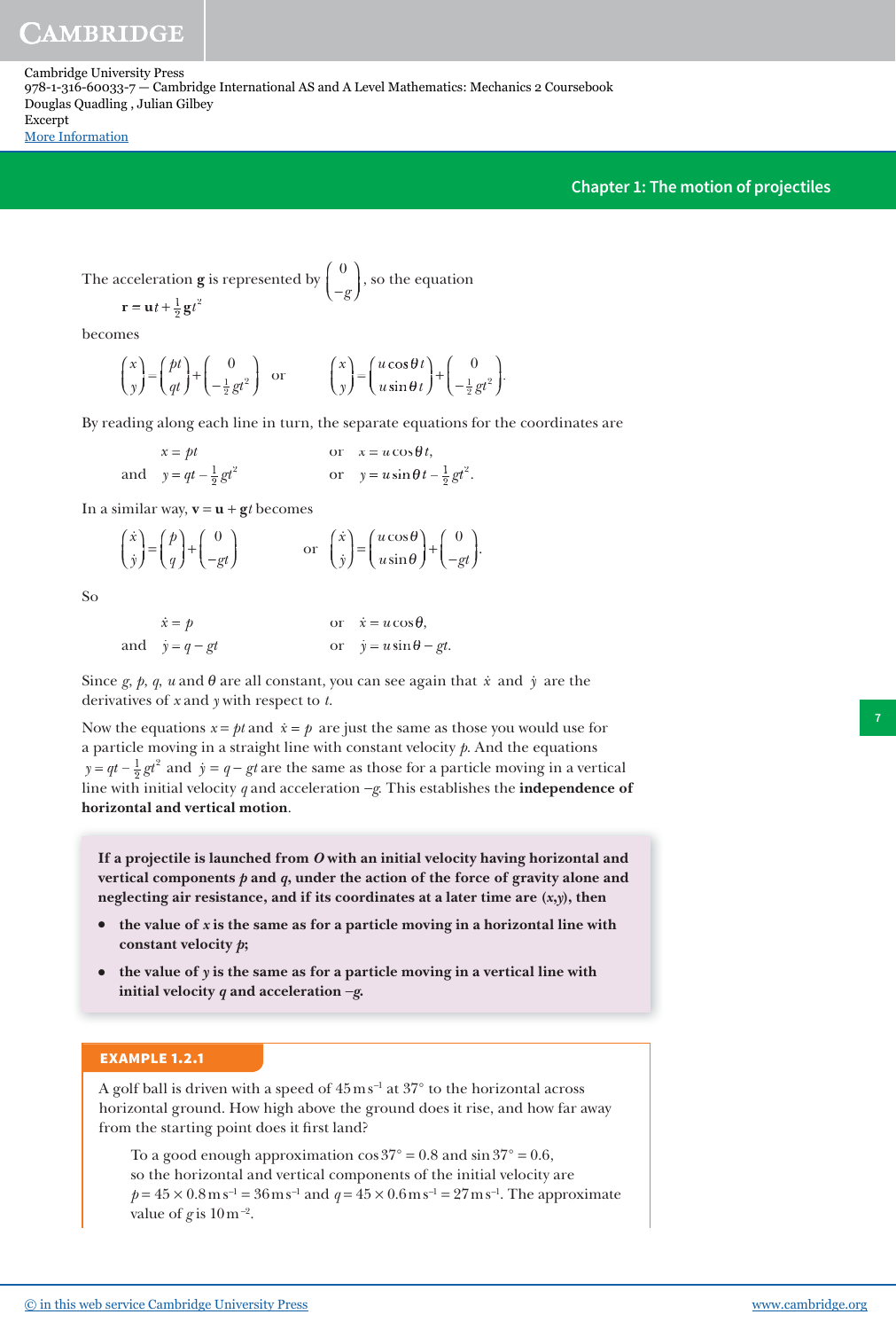Cambridge University Press 978-1-316-60033-7 — Cambridge International AS and A Level Mathematics: Mechanics 2 Coursebook Douglas Quadling , Julian Gilbey Excerpt

[More Information](www.cambridge.org/9781316600337)

### **Cambridge International AS and A Level Mathematics: Mechanics 2**

To find the height you only need to consider the *y*-coordinate. To adapt the equation  $v^2 = u^2 + 2as$  with the notation of Fig. 1.6, you have to insert the numerical values *u* (that is  $q$ ) = 27 and  $a = -10$ , and replace *s* by *y* and *v* by *y*. This gives

 $\dot{y}^2 = 27^2 - 2 \times 10 \times y = 729 - 20y$ 

When the ball is at its greatest height,  $\dot{y} = 0$ , so  $729 - 20y = 0$ . This gives

 $y = \frac{729}{20} = 36.45.$ 

To find how far away the ball lands you need to use both coordinates, and the link between these is the time  $t$ . So use the *y*-equation to find how long the ball is in the air, and then use the *x*-equation to find how far it goes horizontally in that time.

Adapting the equation  $s = ut + \frac{1}{2}at$ 2 <sup>2</sup> for the vertical motion,

 $y = 27t - 5t^2$ .

When the ball hits the ground  $y = 0$ , so that  $t = \frac{27}{5}$  $\frac{27}{5}$  = 5.4. A particle moving horizontally with constant speed  $36\,\mathrm{m\,s^{-1}}$  would  $\mathrm{go}~36 \times 5.4\,\mathrm{m},$  that is 194.4m, in this time.

So, according to the gravity model, the ball would rise to a height of about 36 metres, and first land about 194 metres from the starting point.

In practice, these answers would need to be modified to take account of air resistance and the aerodynamic lift on the ball.

#### **EXAMPLE 1.2.2**

In a game of tennis a player serves the ball horizontally from a height of 2 metres. It has to satisfy two conditions.

- **i** It must pass over the net, which is 0.9 metres high at a distance of 12 metres from the server.
- **ii** It must hit the ground less than 18 metres from the server.

At what speeds can it be hit?

It is simplest to take the origin at ground level, rather than at the point from which the ball is served, so add 2 to the *y*-coordinate given by the general formula. If the initial speed of the ball is  $pms^{-1}$ ,

$$
x = pt \quad \text{and} \quad y = 2 - 5t^2.
$$

Both conditions involve both the *x*- and *y*-coordinates, and the time *t* is used as the link.

**i** The ball passes over the net when  $12 = pt$ , that is  $t = \frac{12}{1}$ . The value *p* of *y* is then  $2-5\left(\frac{12}{2}\right)^2 = 2-\frac{720}{2}$ 2 ſ l  $\overline{a}$  $\left(\frac{2}{p}\right)$  = 2 -  $\frac{20}{p^2}$ , and this must be more than 0.9. So  $2 - \frac{720}{h^2} > 0.9$  $.9.$ 

*p*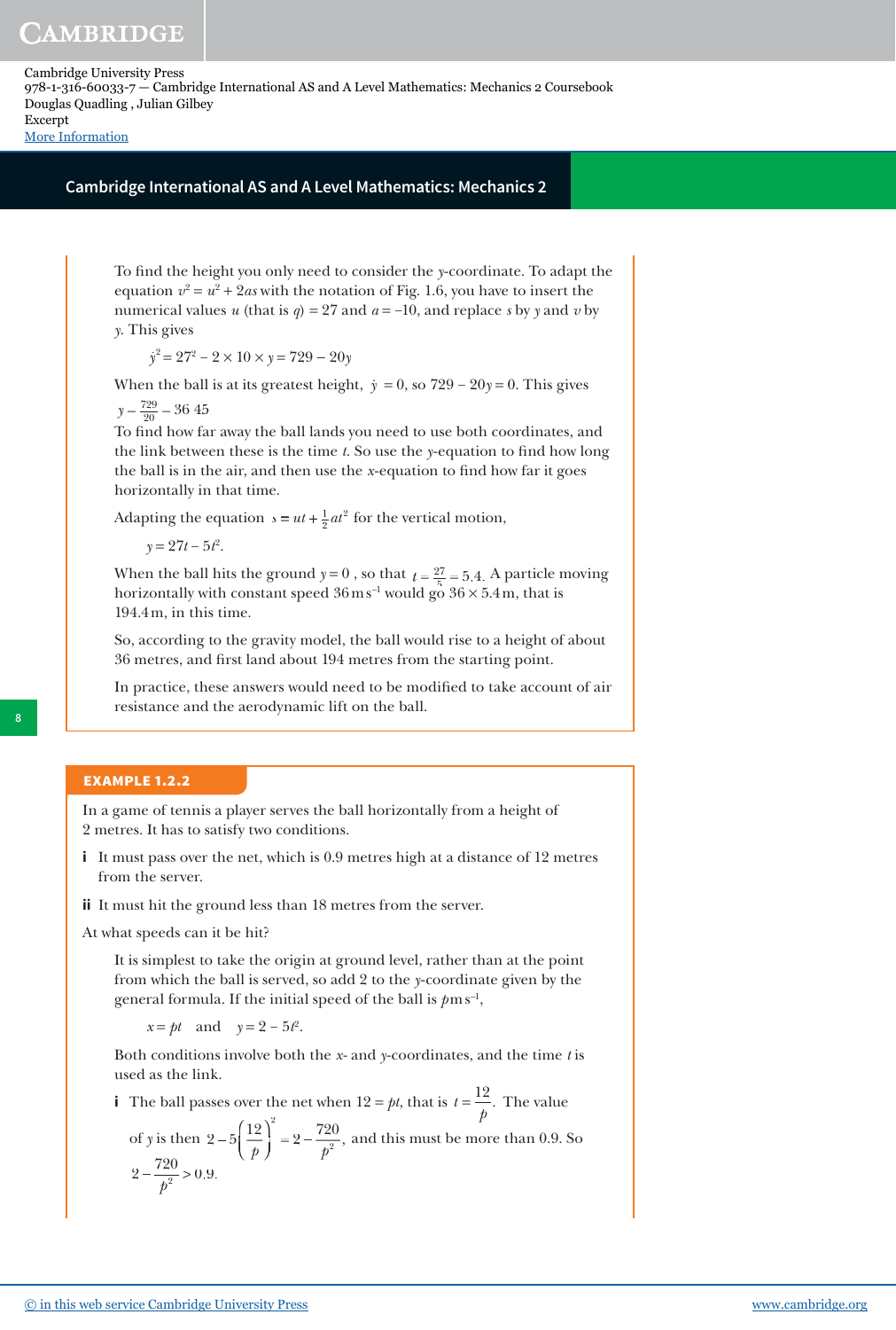Cambridge University Press 978-1-316-60033-7 — Cambridge International AS and A Level Mathematics: Mechanics 2 Coursebook Douglas Quadling , Julian Gilbey Excerpt [More Information](www.cambridge.org/9781316600337)

### **Chapter 1: The motion of projectiles**

This gives 
$$
\frac{720}{p^2} < 1.1
$$
, which is  $p > \sqrt{\frac{720}{1.1}} \approx 25.6$ .

**ii** The ball lands when *y* = 0, that is when  $2 - 5t^2 = 0$ , or  $t\sqrt{\frac{2}{\epsilon}}$ . It has then 5 gone a horizontal distance of  $p\sqrt{\frac{2}{r}}$ 5 metres, and to satisfy the second condition you need  $p\sqrt{\frac{2}{\epsilon}}$  $\frac{2}{5}$  < 18. This gives  $p < 18 \sqrt{\frac{5}{2}} \approx$ 2 28.5 . So the ball can be hit with any speed between about  $25.6 \text{m s}^{-1}$  and  $28.5 \text{m s}^{-1}$ .

#### **EXAMPLE 1.2.3**

A cricketer scores a six by hitting the ball at an angle of 30° to the horizontal. The ball passes over the boundary 90 metres away at a height of 5 metres above the ground. Neglecting air resistance, find the speed with which the ball was hit.

If the initial speed was  $u$ ms<sup>-1</sup>, the equations of horizontal and vertical motion are

 $x = u \cos 30^\circ t$  and  $y = u \sin 30^\circ t - 5t^2$ .

You know that, when the ball passes over the boundary,  $x = 90$  and  $y = 5$ . Using the values  $\cos 30^\circ = \frac{1}{2}\sqrt{3}$  and  $\sin 30^\circ = \frac{1}{2}$  $\degree = \frac{1}{2},$ 

 $90 = u \times \frac{1}{2} \sqrt{3} \times t = \frac{1}{2} \sqrt{3}ut$  and  $5 = u \times \frac{1}{2} \times t - 5$ 1 2 1 2 1 2  $= u \times \frac{1}{2} \sqrt{3} \times t = \frac{1}{2} \sqrt{3} u t$  and  $5 = u \times \frac{1}{2} \times t - 5t^2 = \frac{1}{2} u t - 5t^2$ 

for the same value of *t* .

From the first equation,  $ut = \frac{180}{\sqrt{2}}$ 3  $60\sqrt{3}$ . Substituting this in the second

equation gives  $5 = 30\sqrt{3} - 5t^2$ , which gives  $t = \sqrt{6}\sqrt{3} - 1 = 3.06...$ .

It follows that *u t*  $=\frac{60\sqrt{3}}{60}=\frac{60\sqrt{3}}{3.88}$ 3 06 33.9. …

The initial speed of the ball was about 34 m s<sup>-1</sup>.

#### **EXAMPLE 1.2.4**

A boy uses a catapult to send a small ball through his friend's open window. The window is 8 metres up a wall 12 metres away from the boy. The ball enters the window descending at an angle of 45° to the horizontal. Find the initial velocity of the ball.

One of the modelling assumptions we are making here is that the window is just a point. In the real world, the window has a significant height, so in a more sophisticated model, we could take this into account to obtain a range of possible velocities.

Denote the horizontal and vertical components of the initial velocity by pms<sup>-1</sup> and *q*ms<sup>-1</sup>. If the ball enters the window after *t* seconds,

$$
12 = pt
$$
 and  $8 = qt - 5t^2$ .

Also, as the ball enters the window, its velocity has components  $\dot{x} = p$  and *y* =  $q - 10t$ . Since this is at an angle of 45° below the horizontal, *y* =  $-\dot{x}$ , so *q* − 10*t* = −*p*, or

$$
p+q=10t.
$$